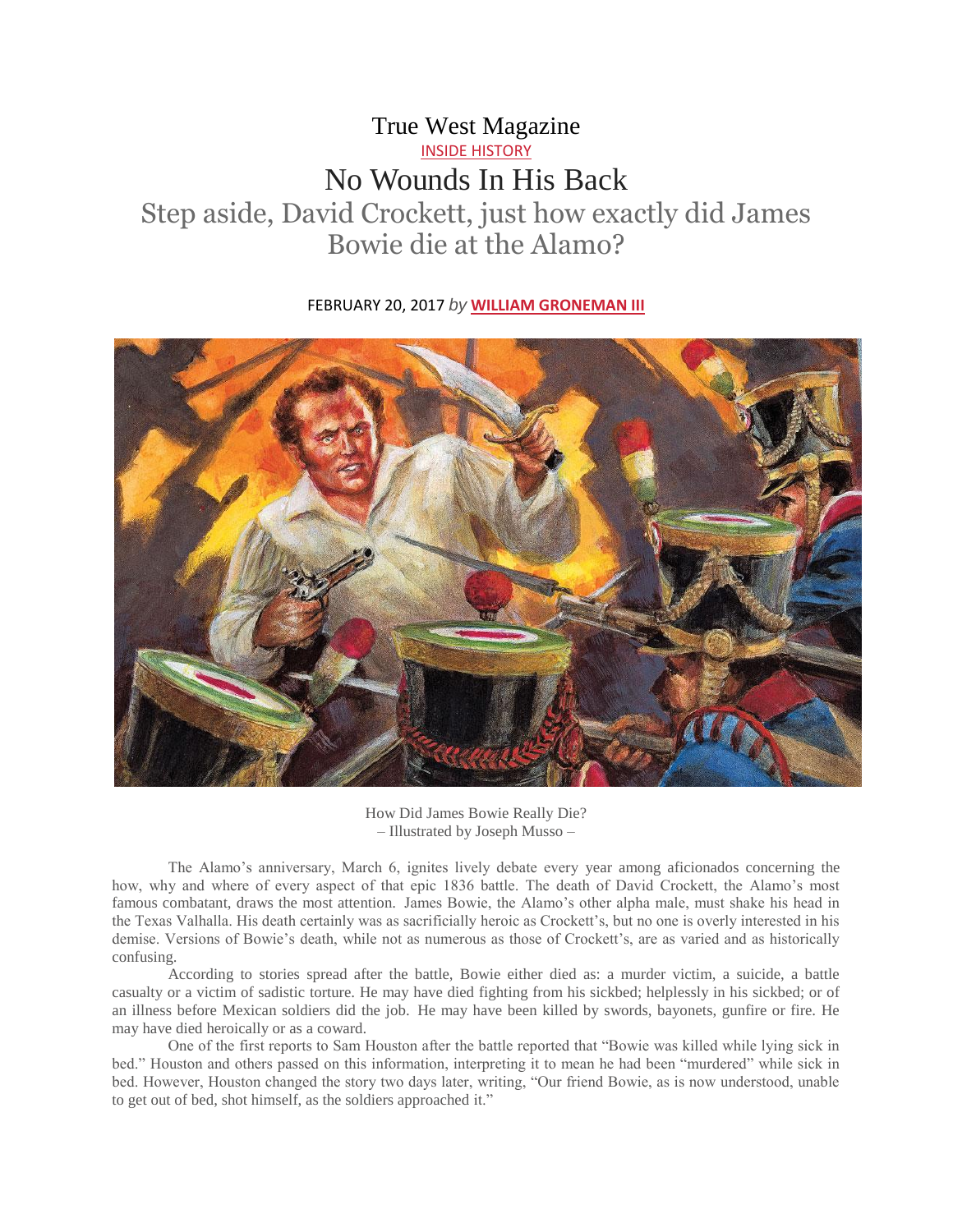An unidentified Mexican soldier expressed a different opinion in the April 5, 1836, edition of *El Mosquito Mexicano*. He stated, "…the perverse and braggart Santiago Bowie, died like a woman, almost hidden under a mattress."

Alamo survivor Susanna Dickinson Hannig weighed in on the subject 38 years later. She stated that Bowie was sick in bed, and when the Mexican soldiers entered his room, "…he killed two of them with his pistols before they pierced him through with their sabres." Nothing in Hannig's statement indicates she actually witnessed this.

Perhaps the most horrifying tale of Bowie's death came in 1882, when William P. Zuber, who popularized the Alamo's famous "line in the sand" story, told the tale of a young Mexican fifer Apolinario Saldigna. "Polin," Zuber claims, witnessed Bowie brought out alive on a cot and placed before a Mexican captain. Bowie delivered a short patriotic speech to the captain, who became so outraged that he ordered his soldiers to cut Bowie's tongue out and hurl the still-living man onto the Texian burning funeral pyre.

to Capt 9. Smith 15th March 1891 Command to this place, with all your diposable force, and then to there be any companied or Irrofic at victoria, whose services and not indispositive to the present in you of that section of the fronting you will notify than that it is my order for these to repair to the point for therethe for In Law wind Pabalia. You lead enforder to be. as after as practicable  $C_{\alpha}$ Lacts Commin that the alamo, has fallow, and all our mordered! He must not depend

During the fight to secure independence for Texas, Sam Houston certainly viewed the killings of his troops at the Alamo on March 6, 1836, as "murder." In a March 12, 1836, letter, he wrote in a postscript: "I am induced to believe from all the facts communicated to us that the Alamo has fallen, and all our men are murdered! We must not depend on forts; the roads and ravines suit us best."

– Courtesy Beinecke Rare Book & Manuscript Library, Yale University –

The celebrated Madam Candelaria, who in later years developed a sort of cottage industry around Alamo stories, told in 1888 how she had been in the act of giving the ailing Bowie a drink of water when Mexican soldiers rushed in, killed Bowie in her arms and wounded her on the chin in the process.

Four years later, her story changed when she related how Bowie had died in her arms a few minutes *before* the soldiers swarmed in. However, one of them thrust a bayonet into Bowie's lifeless head and lifted his body from her lap.